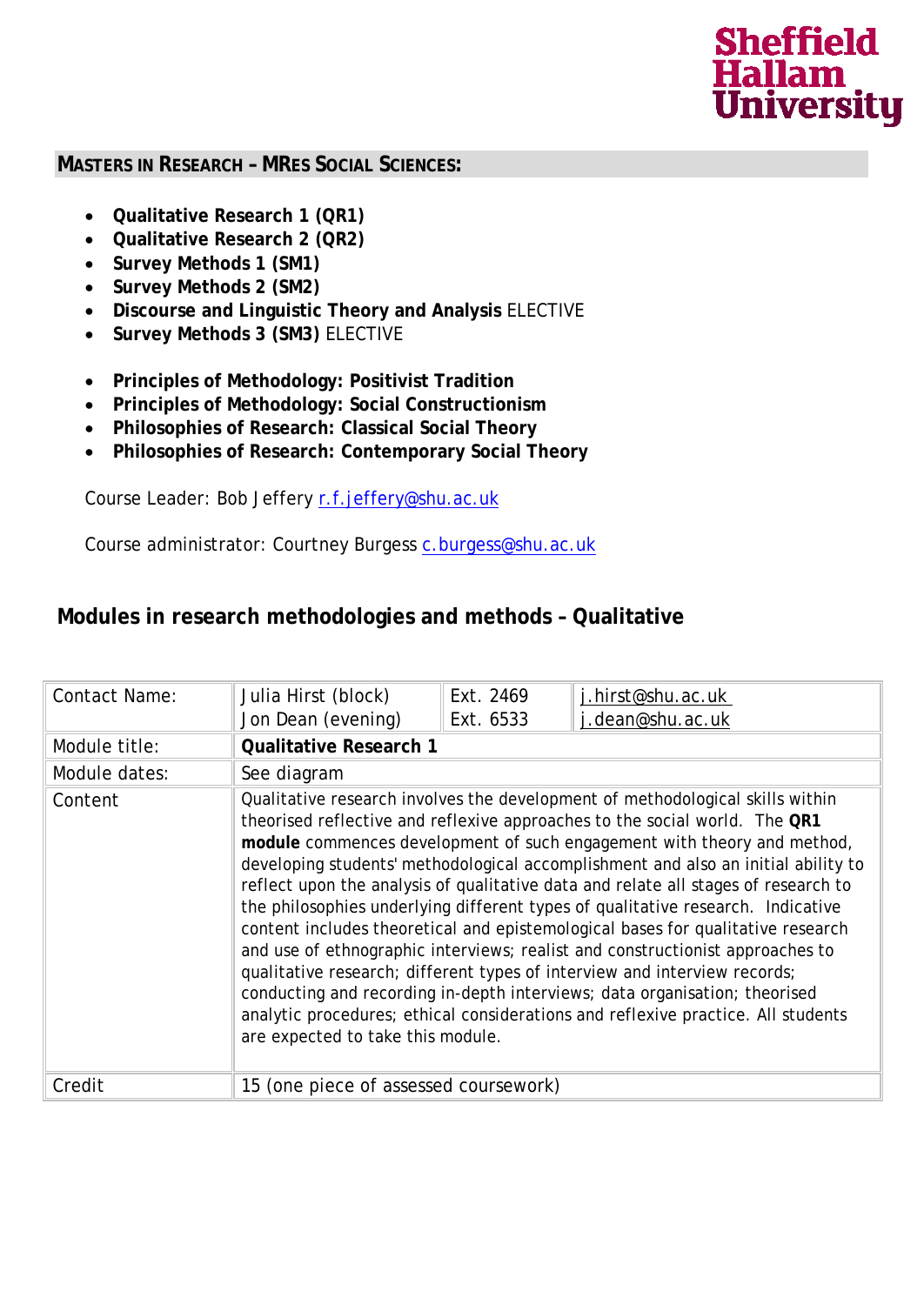| Contact Name: | <b>Ruth Barley</b>                                                                                                                                                                                                                                                                                                                                                                                                                                                                                                                                                                                                                                                                                                                                                                                                                                                                                                                                                                                                                                                                                                                                                                                                                                                                                                                                                                                                | Ext. 5585 | r.barley@shu.ac.uk |
|---------------|-------------------------------------------------------------------------------------------------------------------------------------------------------------------------------------------------------------------------------------------------------------------------------------------------------------------------------------------------------------------------------------------------------------------------------------------------------------------------------------------------------------------------------------------------------------------------------------------------------------------------------------------------------------------------------------------------------------------------------------------------------------------------------------------------------------------------------------------------------------------------------------------------------------------------------------------------------------------------------------------------------------------------------------------------------------------------------------------------------------------------------------------------------------------------------------------------------------------------------------------------------------------------------------------------------------------------------------------------------------------------------------------------------------------|-----------|--------------------|
|               | Ning Tang                                                                                                                                                                                                                                                                                                                                                                                                                                                                                                                                                                                                                                                                                                                                                                                                                                                                                                                                                                                                                                                                                                                                                                                                                                                                                                                                                                                                         | Ext. 4413 | n.tang@shu.ac.uk   |
| Module title: | <b>Qualitative Research 2</b>                                                                                                                                                                                                                                                                                                                                                                                                                                                                                                                                                                                                                                                                                                                                                                                                                                                                                                                                                                                                                                                                                                                                                                                                                                                                                                                                                                                     |           |                    |
| Module dates: | See diagram                                                                                                                                                                                                                                                                                                                                                                                                                                                                                                                                                                                                                                                                                                                                                                                                                                                                                                                                                                                                                                                                                                                                                                                                                                                                                                                                                                                                       |           |                    |
| Content       | QR2 develops students' methodological skills through a broader context,<br>including developments in participant-observation, case study techniques, life<br>histories and work histories, drawing where required on other forms of qualitative<br>research (such as documentary and media research and textual analysis or<br>performance analysis). The theoretical framework includes naturalistic<br>methodology, analytic induction, theories of representation and social<br>construction. Students apply methodological skills and to engage with different<br>modes of data collection and analysis to demonstrate the broad coverage of<br>qualitative research methodology expected of a researcher. Students are<br>required to develop their understanding of qualitative research in specific areas<br>of interest, e.g. criminology, education, health, cultural studies, town planning,<br>sociology or policy studies. By the end of the module students are expected to<br>show a sound understanding of substantive issues within their selected field,<br>relevant methodologies and epistemologies, and to be able to apply a range of<br>research methods to their particular inquiry, through design and completion of a<br>project from initial design phase to production of a report, and to demonstrate<br>critical and reflexive engagement with debates on the ethics and practice of |           |                    |
| Credit        | 15 (one piece of assessed coursework)                                                                                                                                                                                                                                                                                                                                                                                                                                                                                                                                                                                                                                                                                                                                                                                                                                                                                                                                                                                                                                                                                                                                                                                                                                                                                                                                                                             |           |                    |

| <b>Contact Name:</b> | Anjana Rahavan                                        | Ext.                                                                                                                                                                                                                                                                                                                                                                                                                                                                                                                                                                                                                                                                                                                                                                                                                                                                                                                          | a.raghavan@shu.ac.uk |  |
|----------------------|-------------------------------------------------------|-------------------------------------------------------------------------------------------------------------------------------------------------------------------------------------------------------------------------------------------------------------------------------------------------------------------------------------------------------------------------------------------------------------------------------------------------------------------------------------------------------------------------------------------------------------------------------------------------------------------------------------------------------------------------------------------------------------------------------------------------------------------------------------------------------------------------------------------------------------------------------------------------------------------------------|----------------------|--|
| Module title:        | Discourse and Linguistic Theory and Analysis ELECTIVE |                                                                                                                                                                                                                                                                                                                                                                                                                                                                                                                                                                                                                                                                                                                                                                                                                                                                                                                               |                      |  |
| Module dates:        | See diagram                                           |                                                                                                                                                                                                                                                                                                                                                                                                                                                                                                                                                                                                                                                                                                                                                                                                                                                                                                                               |                      |  |
| Content              | revealed by their analysis.                           | This module assists students to critically appraise and employ methods of<br>discourse or linguistic analysis using texts, interview material and other<br>resources. It explores derivations and theoretical dimensions of linguistic theory<br>and analysis within the disciplines of sociology and psychology, focusing on<br>language in cultural context -structure and functions of language, language use,<br>theories of language and culture - and strategies of discourse analysis and<br>associated linguistic analysis (e.g. critical discourse analysis, semiotics,<br>conversation analysis, narrative analysis, rhetorical analysis). In particular, it<br>encourages students to critically examine construction of social inequalities<br>through intertextuality. Students develop and conduct a short project examining<br>discourse/text of their choice and producing a report on the contested meanings |                      |  |
| Credit               | 15 (one piece of assessed coursework)                 |                                                                                                                                                                                                                                                                                                                                                                                                                                                                                                                                                                                                                                                                                                                                                                                                                                                                                                                               |                      |  |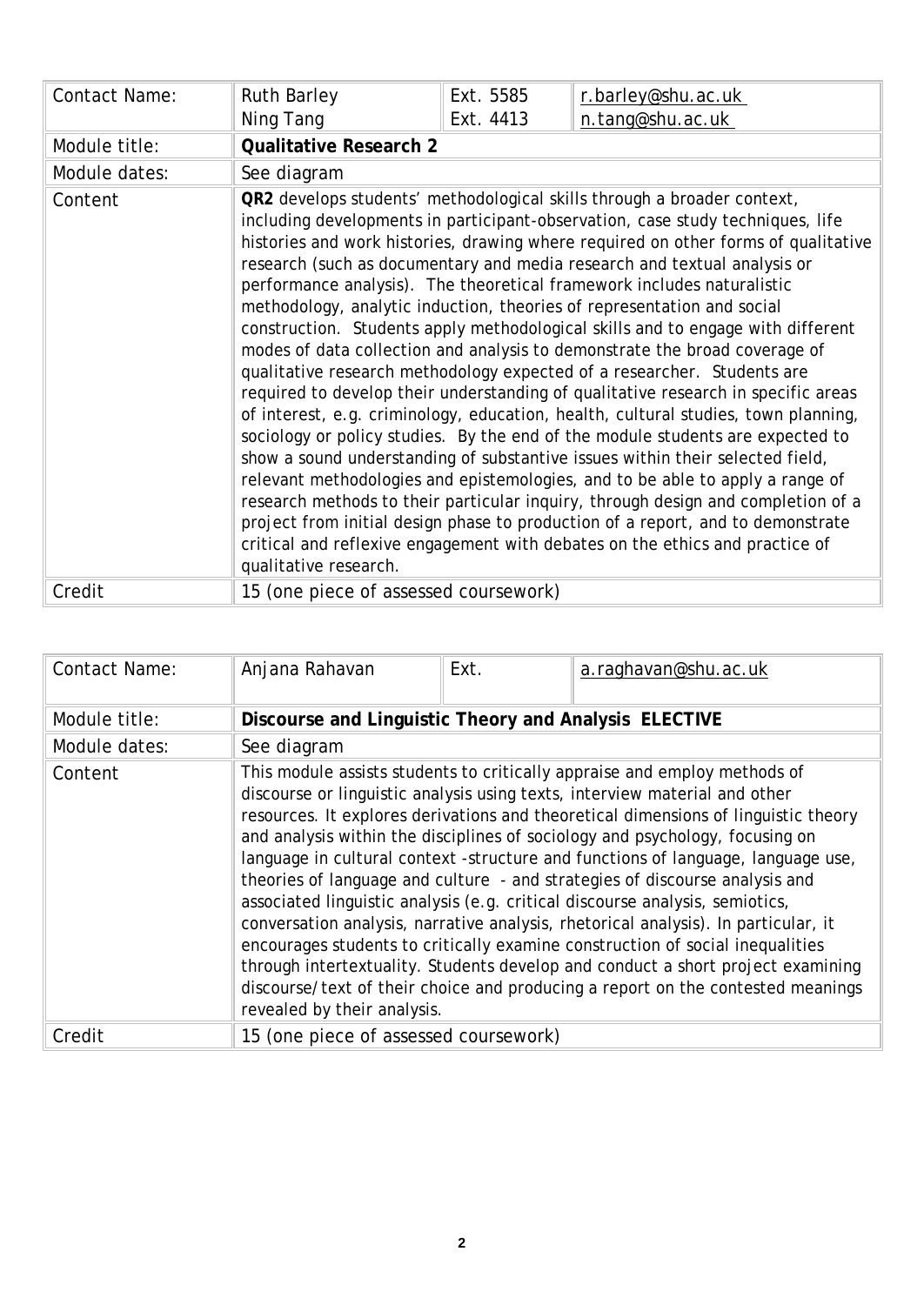## **Modules in research methodologies and methods - Quantitative**

| <b>Contact Name:</b> | <b>Bob Jeffery</b><br>Peter Thomas                                                | Ext. 2270<br>Ext. 6531 | r.f.jeffery@shu.ac.uk<br>p.thomas@shu.ac.uk                                                                                                                                                                                                                                                                                                                                                                                                                                                                                                                                                                                                                                                                                                                                                                                                                                                                                                                                                                                                                                                                                                                                                                                                                                                                                                                                                                                                                                                                                                                                                                                                                                                                  |
|----------------------|-----------------------------------------------------------------------------------|------------------------|--------------------------------------------------------------------------------------------------------------------------------------------------------------------------------------------------------------------------------------------------------------------------------------------------------------------------------------------------------------------------------------------------------------------------------------------------------------------------------------------------------------------------------------------------------------------------------------------------------------------------------------------------------------------------------------------------------------------------------------------------------------------------------------------------------------------------------------------------------------------------------------------------------------------------------------------------------------------------------------------------------------------------------------------------------------------------------------------------------------------------------------------------------------------------------------------------------------------------------------------------------------------------------------------------------------------------------------------------------------------------------------------------------------------------------------------------------------------------------------------------------------------------------------------------------------------------------------------------------------------------------------------------------------------------------------------------------------|
| Module titles:       | Survey Methods 1 and 2                                                            |                        |                                                                                                                                                                                                                                                                                                                                                                                                                                                                                                                                                                                                                                                                                                                                                                                                                                                                                                                                                                                                                                                                                                                                                                                                                                                                                                                                                                                                                                                                                                                                                                                                                                                                                                              |
| Module dates:        | See diagram                                                                       |                        |                                                                                                                                                                                                                                                                                                                                                                                                                                                                                                                                                                                                                                                                                                                                                                                                                                                                                                                                                                                                                                                                                                                                                                                                                                                                                                                                                                                                                                                                                                                                                                                                                                                                                                              |
| Content              | analysis. All students are expected to take this module<br>empirical literatures. |                        | The aim of the Survey Research 1 module is to enable students to<br>recognise and explain good practice in the design of surveys and the<br>preparation of survey data for statistical analysis, developing a critical<br>awareness of epistemological and methodological underpinnings of 'the<br>survey method' and the relationships between theory and data in<br>deductive research. Students initiate a research project through either<br>the use of a large existing dataset or developing their own primary data<br>collection. Their report on this project includes a methodological critique,<br>and initial exploration of the dataset including planning and piloting of<br>Survey Method 2 builds on the initial work done in SM1. It enables<br>students to apply appropriate descriptive and inferential statistical<br>techniques to survey data using statistical software in order to explore a<br>research problem. Specifically, this module gives a strong grounding in<br>widely-used techniques including bivariate statistical hypotheses tests,<br>multivariate hypothesis elaboration, statistical control. The learning will<br>consist of a balance between acquiring the academic understanding of<br>statistical techniques and applying such knowledge in practice, through<br>the use of a statistical software package, enabling students to carefully<br>interpret the results of statistical analyses, and to relate their findings to<br>relevant theory/literature in their academic disciplines. Students produce<br>a report on their research, in which statistical analyses are summarised<br>and synthesised within the relevant theoretical, methodological and |
| Credit               |                                                                                   |                        | 15 credits per module (one piece of assessed coursework per module)                                                                                                                                                                                                                                                                                                                                                                                                                                                                                                                                                                                                                                                                                                                                                                                                                                                                                                                                                                                                                                                                                                                                                                                                                                                                                                                                                                                                                                                                                                                                                                                                                                          |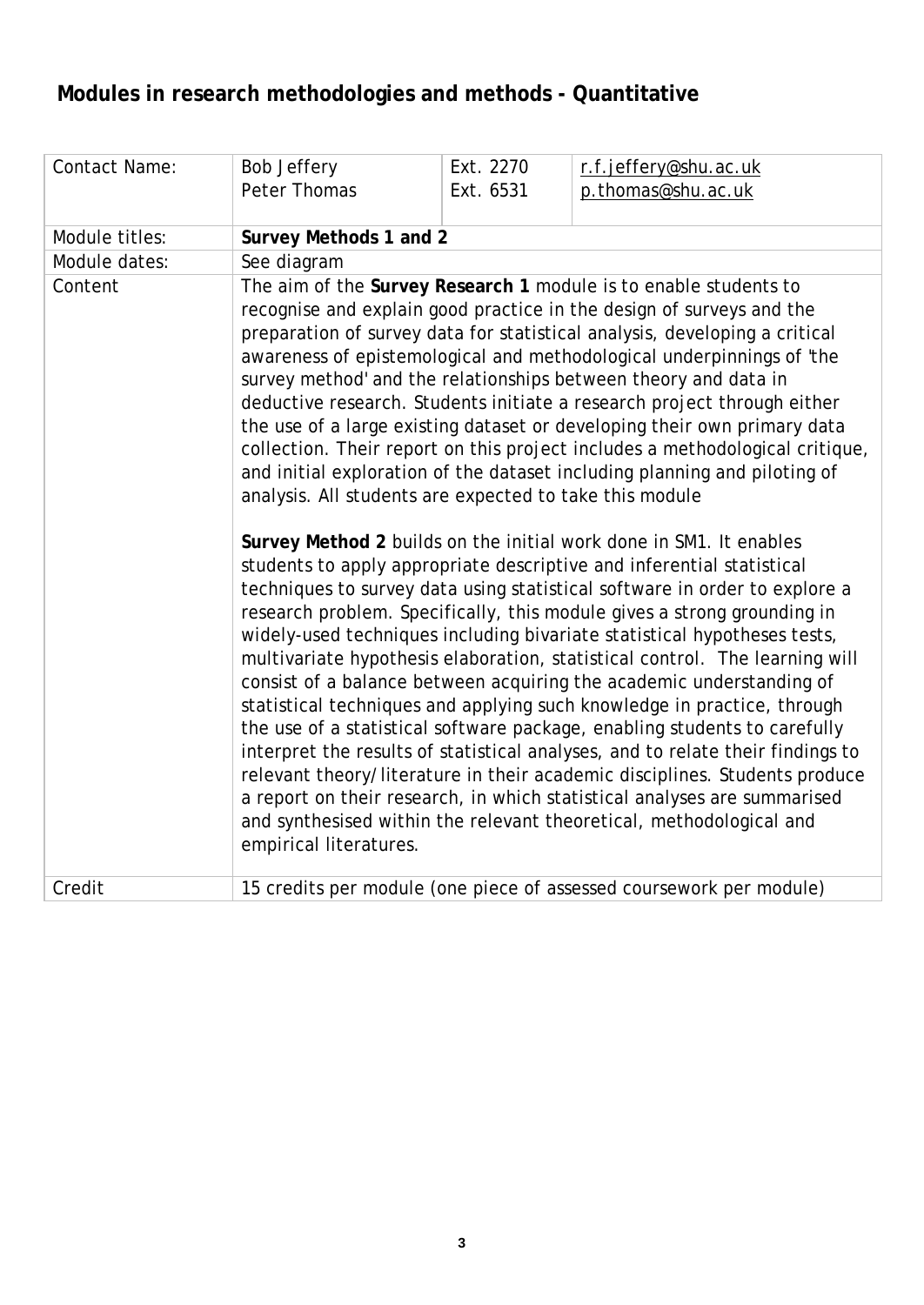| <b>Contact Name:</b> | Sean Demack                                                                                                                                                                                                                                                                                                                                                                                                                                                                                                                                                                                                                                                                                                                                                                                                                                            | Ext. 4113 | s.demack@shu.ac.uk |
|----------------------|--------------------------------------------------------------------------------------------------------------------------------------------------------------------------------------------------------------------------------------------------------------------------------------------------------------------------------------------------------------------------------------------------------------------------------------------------------------------------------------------------------------------------------------------------------------------------------------------------------------------------------------------------------------------------------------------------------------------------------------------------------------------------------------------------------------------------------------------------------|-----------|--------------------|
| Module title:        | Survey Methods 3: modelling survey data ELECTIVE                                                                                                                                                                                                                                                                                                                                                                                                                                                                                                                                                                                                                                                                                                                                                                                                       |           |                    |
| Module dates:        | See diagram                                                                                                                                                                                                                                                                                                                                                                                                                                                                                                                                                                                                                                                                                                                                                                                                                                            |           |                    |
| Content              | This module enables students to apply multivariate statistical modelling<br>techniques to survey data using statistical software in order to explore a<br>research problem. Students may select a suitable large dataset (either<br>previously used in SM1 or 2, or a new set) or use their own data, possibly<br>collected for PhD work. They develop advanced skills through the<br>application of modelling techniques to this dataset. The assessment is to<br>write a report in the style of a journal article which presents the research<br>problem, statistical analysis and discussion of findings with reference to<br>suitable theoretical, methodological and empirical literatures. Students<br>will previously have taken SM1 and usually SM2: This module therefore is<br>an option for students specialising in quantitative research. |           |                    |
| Credit               | 15 credits (one piece of assessed coursework)                                                                                                                                                                                                                                                                                                                                                                                                                                                                                                                                                                                                                                                                                                                                                                                                          |           |                    |